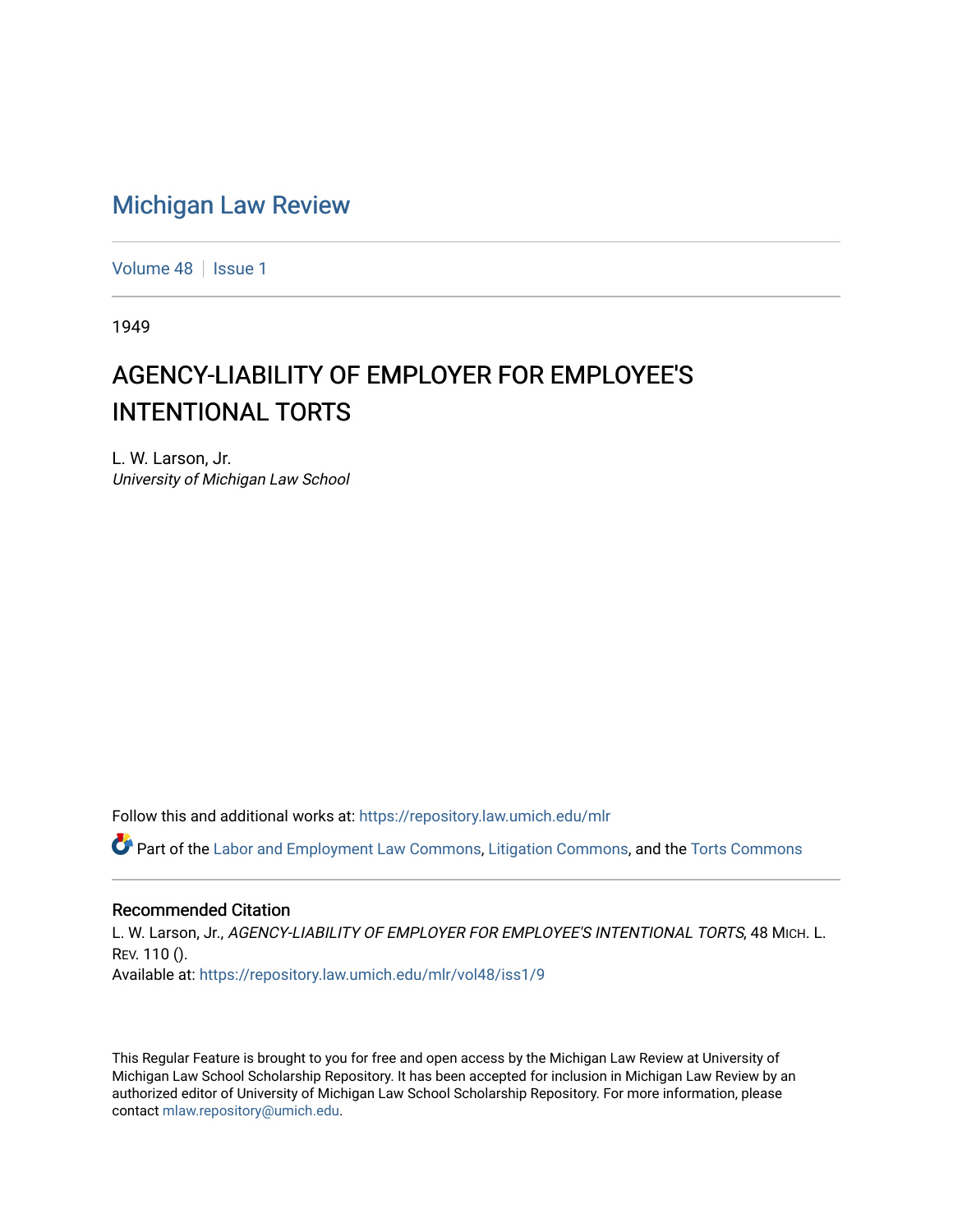## RECENT DECISIONS

AGENCY-LIABILITY OF EMPLOYER FOR EMPLOYEE'S INTENTIONAL ToRTS-Plaintiff, a spectator occupying a front seat at a hockey game, was struck and injured by one of the players who was attempting to strike an opponent. Beyond the fact that a hockey game was in progress, there was nothing to indicate the player's motive. Plaintiff recovered judgment against appellant, the corporation that employed the player who had struck her.<sup>1</sup> The lower court instructed the jury that the player who had struck the plaintiff was as a matter of law acting as a servant, agent, or employee and within the scope of his employment at the time the plaintiff was injured. On appeal, *held,* reversed. The question of whether or not the blow was struck within the scope of the player's employment should have been submitted to the jury. M. J. Uline Co. v. Cashdan, (App. D.C. 1948) 171 F. (2d) 132.

At early common law it was the view of most courts that an employer was not liable for the intentional torts of his employee,<sup>2</sup> but it has since been firmly established than an employer may be liable for such torts if they are committed within the scope of the employment.<sup>3</sup> The following rules have been advanced by the American Law Institute for determining whether particular conduct is within the scope of employment: (1) the conduct must be of the same general nature as that authorized, (2) it must occur substantially within the authorized time and space limit and (3) it must be actuated, at least in part, by a purpose to serve the employer.4 The facts of the principal case clearly satisfy the first two requirements. It seems questionable whether motive determined subjectively should be the controlling test as the principal case and the third requirement of the American Law Institute indicate.<sup>5</sup> It is arguable that an employee in committing a tort seldom if ever is actuated by a purpose to further the cause of his employer, though in fact he may do so. Furthermore, a subjective test as to the

<sup>1</sup> If a person intends an assault or battery upon another but instead strikes a third, the latter may recover as though the act were intended to affect him. PROSSER, TORTS 47 (1941).

ZPRossER, TORTS 479 (1941); 35 AM. Jun., Master and Servant, §560 (1941).

3 AGENCY RESTATEMENT, §219 (1933); 37 MrcH. L. REv. 497 (1939); PROSSER, ToRTS 479 (1941); 2 Меснем, Асе́хст, §§1926-1997 (1914).

4AGENCY RESTATEMENT, §228 (1933). See PROSSER, ToRTs 477 (1941); Palmeri v. Manhattan Ry. Co., 133 N.Y. 261, 30 N.E. 1001 (1892); Park Transfer Co. v. Lumbermens Mut. Casualty Co., (App. D.C., 1944) 142 F. (2d) 100. But see 45 HARV. L. REV. 342 (1931) citing cases where the employer has been held liable for his employee's torts though motive was purely personal.

Also see 53 HARv. L. REv. 365 (1940) and 38 YALE L. J. 584 (1929) wherein it is suggested the problem of employer's liability for the employee's torts might be resolved on a theory of ability to pay damages rather than on a determination that the acts of employee are within the scope of employment.

53 COOLEY, TORTS, 4th ed., §393 (1932).